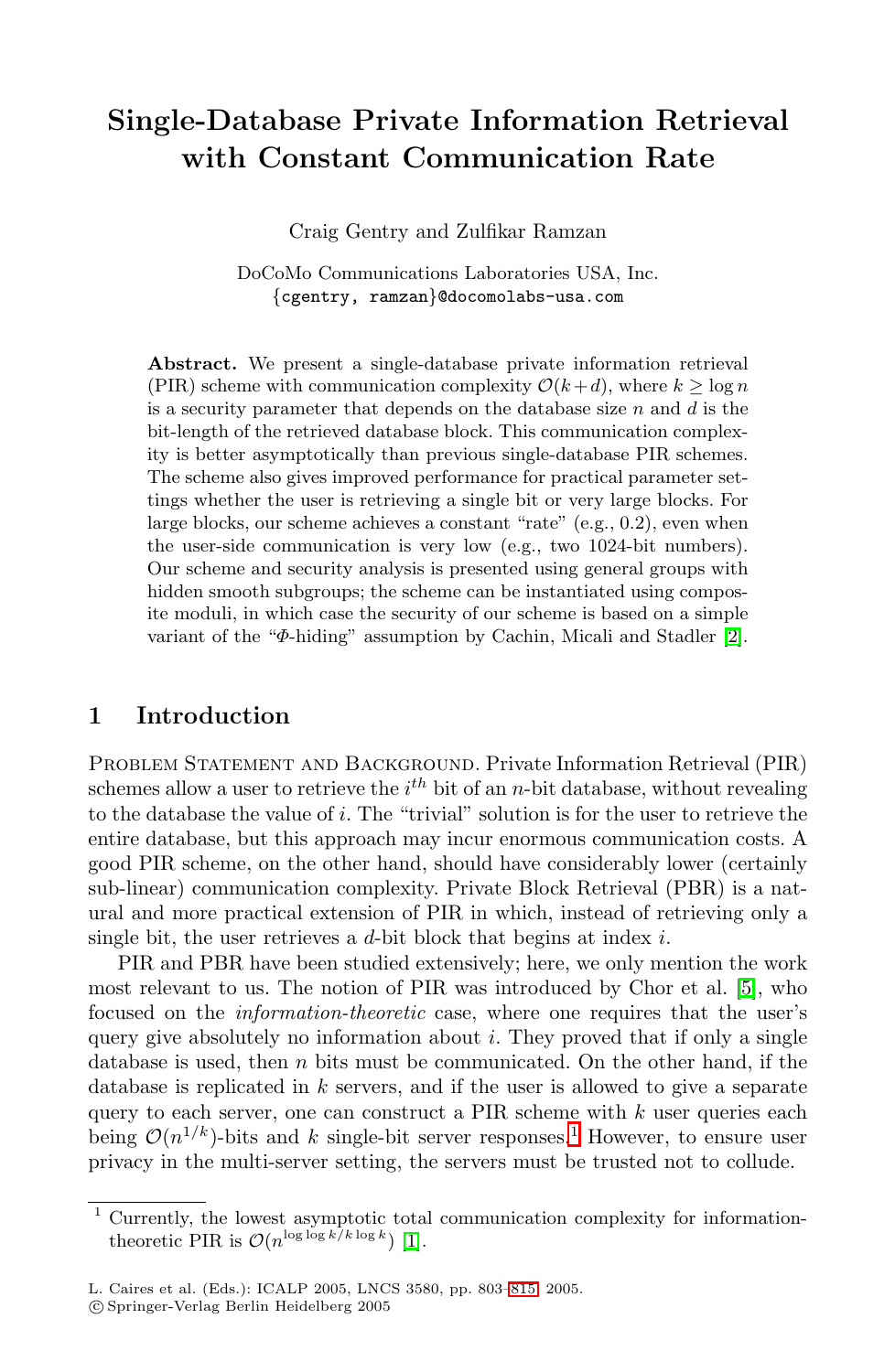Chor et al. also introduced PBR. They showed that any PIR scheme with  $\alpha_k(n)$ -bit queries and  $\beta_k(n)$ -bit responses can be converted into a PBR scheme for d-bit blocks with  $\alpha_k(n)$ -bit queries and  $d\beta_k(n)$ -bit responses. This means that, for a constant  $k \geq 2$  of servers, the above information-theoretic PIR scheme can be converted into a PBR scheme with an asymptotically constant "rate" of  $1/k$  – i.e., the ratio of bits retrieved (i.e., d) versus total communication complexity (i.e.,  $kd + \mathcal{O}(n^{1/k})$ ) tends towards  $1/k$  as n and d increase appropriately. Increasing the rate to 1 in the information-theoretic setting seems difficult.

Chor and Gilboa studied the problem of whether one could achieve better communication complexity for multi-server PIR by using computational assumptions [\[4\]](#page-11-3). Subsequently, Kushilevitz and Ostrovsky showed that one can achieve *single database* PIR under the Quadratic Residuosity assumption with communication  $2^{\mathcal{O}\sqrt{\log n \log l_m}}$ , where  $l_m$  is the bit length of a composite modulus m. Like all current single-database PIR schemes, the server needs  $\Omega(n)$  computation to generate a query response. Since the number field sieve [\[10\]](#page-11-4) can factor an  $l_m$ -bit composite number in time  $2^{\mathcal{O}(1)l_m^{1/3}(\log l_m)^{2/3}}$  (and hence solve quadratic residuosity), and since it seems reasonable that the server should need at least as much computation to break user privacy as to generate a response, one should set  $l_m = \Omega(\log^{3-o(1)} n)$  to ensure adequate security.

Cachin, Micali, and Stadler [\[2\]](#page-11-0) constructed the first single-database PIR scheme with *poly-logarithmic* communication complexity (about  $\mathcal{O}(\log^8 n)$  for their suggested parameters), addressing an open problem left by Kushilevitz and Ostrovsky. The security of their scheme (CMS) is based on the "Φ-hiding" assumption – roughly, that is hard to distinguish which of two primes divides  $\phi(m)$  for composite modulus m. Essentially, the scheme works as follows. Each index  $j \in [1, n]$  is mapped to a distinct prime  $p_j$ . To recover bit  $b_i$  from database  $B = b_1 \cdots b_n$ , the user sends a composite (hard-to-factor) modulus m such that  $p_i$  divides  $\phi(m)$  and a generator  $x \in \mathbb{Z}_m^*$  with order divisible by  $p_i$ . The server sends back  $r = x^P(\text{mod}m)$  for  $P = \prod_j p_j^{b_j}$ . The user concludes that  $b_i = 1$ if r is a p-residue modulo m; otherwise,  $b_i = 0$ . The communication complexity of (this simplified version of) CMS is  $3l_m$  to recover 1 database bit. Again,  $l_m = \Omega(\log^{3-o(1)} n)$  for adequate security, though [\[2\]](#page-11-0) recommends an even larger value of  $l_m$  ( $\mathcal{O}(\log^8 n)$ ).

Recently, Lipmaa [\[11\]](#page-12-1) gave a PBR scheme with stated  $\Theta(l_m \cdot \log^2 n + d \cdot \log n)$ communication complexity for d-bit blocks, where again  $l_m = \Omega(\log^{3-o(1)} n)$ . Thus, Lipmaa's scheme has a better "rate" – namely  $1/(\log n)$  – than CMS for large blocks. In fact, as we describe in the full version of this paper, one can apply Chor et al.'s [\[5\]](#page-11-1) abovementioned conversion from PIR to PBR to Lipmaa's scheme to get a PBR scheme with rate arbitrarily close to 1. However, for Lipmaa's scheme to achieve a good rate in practice,  $n$  and  $d$  must be quite large (on the order of gigabits and megabits, respectively) before they begin to offset the large one-time cost represented by the  $l_m \cdot \log^2 n$  term.

Our Results. We present a single-database PBR scheme that has, to the best of our knowledge, the lowest asymptotic communication complexity of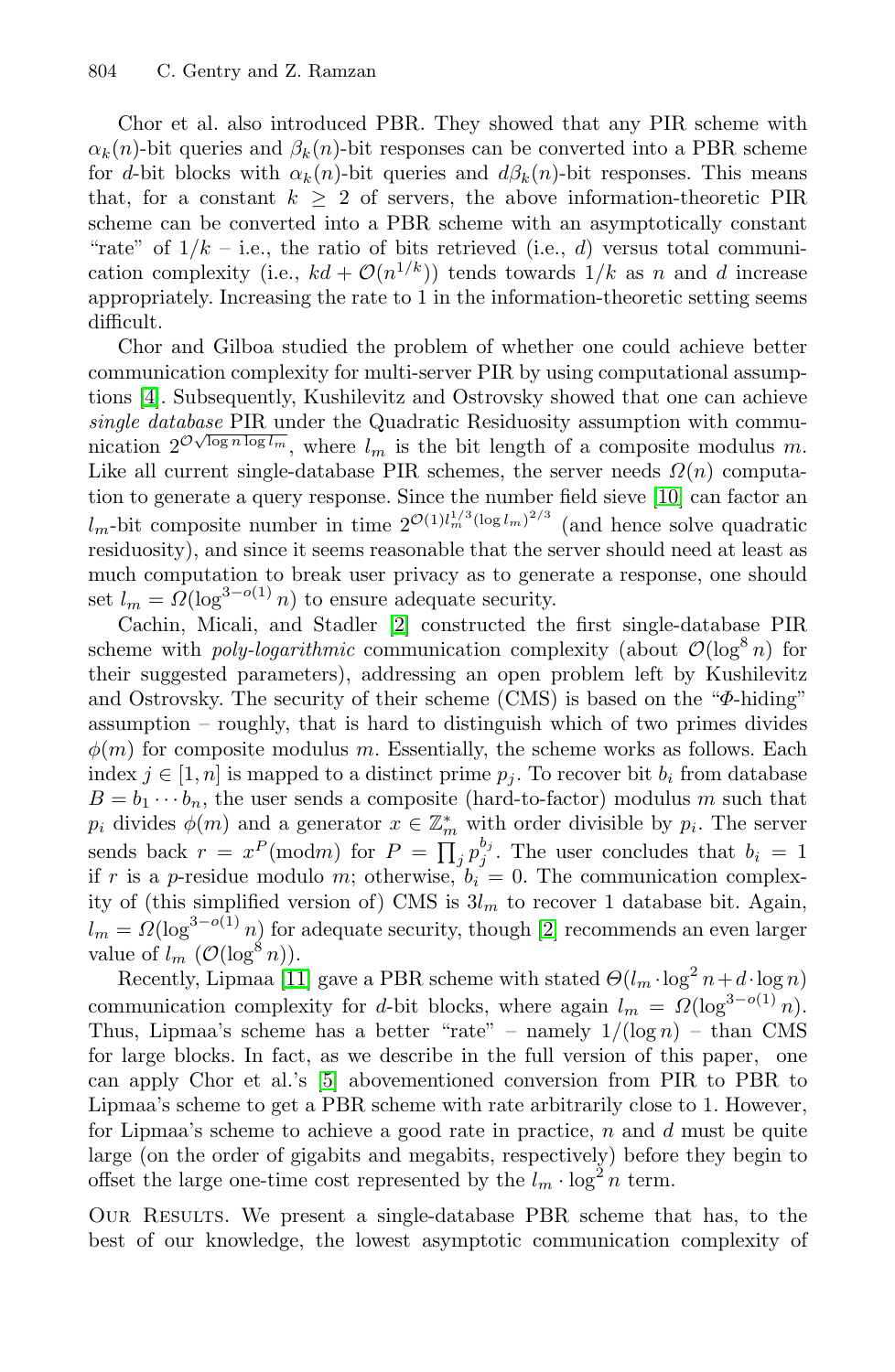$\Theta(k + d)$ . The scheme is somewhat similar to CMS [\[2\]](#page-11-0), but the scheme is described (and its security proven) with respect to general groups that have "hidden subgroups" of smooth order. Our scheme also transforms the CMS technique to *maximize* the number of database bits the user can recover from a short server response. The essential technique is to associate each *block* of bits with a distinct *small* prime (or power of a small prime), rather than allocating a (largish) prime to each bit. The database's response protocol uses the Chinese Remainder Theorem to encode each database chunk modulo its associated prime power. To decode, the user computes a discrete logarithm, but in a subgroup whose order is *smooth* – i.e., a product of small primes. We can carry out this step efficiently in a (somewhat surprising) *constructive* application of the Pohlig-Hellman method [\[14\]](#page-12-2). In the full version of the paper, we show that our scheme is secure against generic attacks even when  $k = \mathcal{O}(\log n)$ and when the rate of the scheme approaches 1. We provide an oblivious transfer scheme with similar performance characteristics by using the Naor-Pinkas transformation[\[13\]](#page-12-3).

We describe an instantiation of our scheme that, like CMS, uses a (e.g., 1024-bit) composite modulus m. In CMS as described above, a user sends a  $2l_m$ -bit query and gets back a  $l_m$ -bit response that allows the user to retrieve a single bit; in our scheme, with the same communication complexity, the user can recover  $c \cdot l_m$  bits for  $c < 1/4$ ; this is a fairly high constant "rate" – i.e., the communication of the PBR scheme is only a small constant times more than the communication needed to transmit the block with *no privacy at all*. This instantiation has the best known asymptotic communication complexity  $\Theta(\log^{3-o(1)} n, d)$  in terms of n and d among single-database PIR schemes and has the lowest complexity for most practical parameters (until it is overtaken by the modified version of Lipmaa's scheme with rate approaching 1). However, this instantiation does not perform as well as our scheme *could* perform according to the generic group model, since it is vulnerable to the number field sieve unless  $k = \Omega(\log^{3-o(1)} n)$  and to Coppersmith's attack [\[6,](#page-11-5)7] when  $c \ge 1/4$ . We speculate on approaches to instantiating the scheme that may achieve better performance.

#### **2 Preliminaries**

In the sequel, n denotes the database size in bits. If  $S$  is a set of elements, and  $D$ is a sampleable probability distribution on S, we let  $s \stackrel{D}{\leftarrow} S$  denote the process of picking an element s from S according to distribution D. Throughout,  $\pi$  will denote a prime power. We say that an integer  $m \Phi$ -hides  $\pi$  if  $\pi$  divides  $\phi(m)$ .

If A is an algorithm, we let  $A(\cdot,\ldots,\cdot)$  denote that A may take one or more inputs. By  $Pr[y \leftarrow A(x) : b(y)]$ , we denote the probability that  $b(y)$  is true after y was generated by A on input x. By  $A^{(B)}(\cdot)$ , we denote an algorithm that can make oracle queries to B. For  $a, b \in \mathbb{Z}$  with  $a \leq b$ , let  $[a, b]$  denote the set of integers between a and b inclusive. Let  $[b]$  denote  $[1, b]$ .

Now, we define polylogarithmic private information retrieval as in [\[2\]](#page-11-0).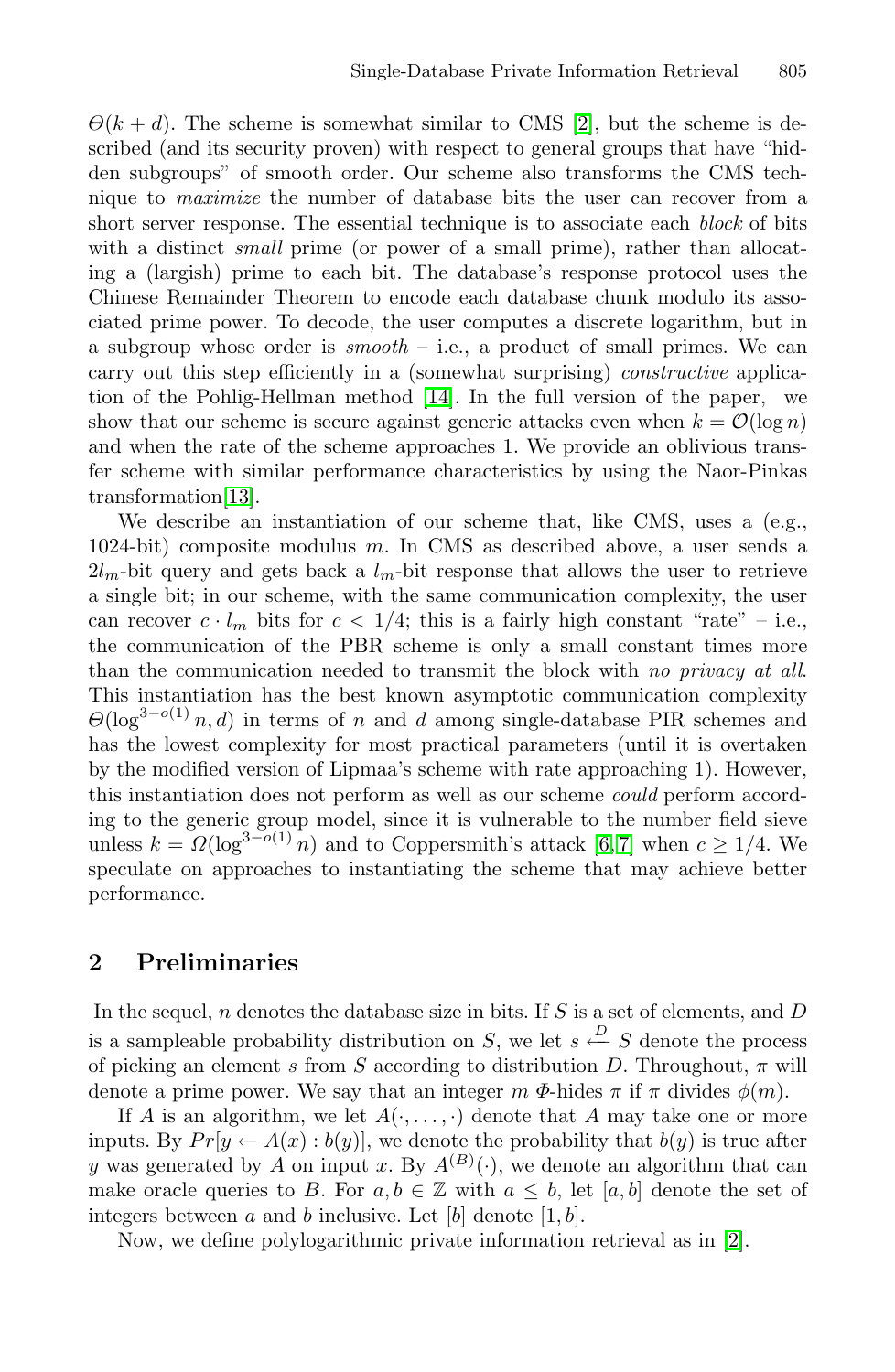**Definition 1 (Polylogarithmic CPIR).** Let  $Q(\cdot, \cdot, \cdot)$ ,  $D(\cdot, \cdot, \cdot)$  and  $R(\cdot, \cdot, \cdot, \cdot, \cdot)$ *be polynomial-time algorithms. We say that* (Q, D, R) *is a fully polylogarithmic CPIR scheme if there exists constants*  $a, b, c, d > 0$  *such that:* 

- $\forall n \in \mathbb{N}, \forall B \in \{0, 1\}^n, \forall i \in [1, n], \text{ and } \forall k' \in \mathbb{N},$  $Pr[(q, s) \stackrel{R}{\leftarrow} Q(n, i, 1^{k'}); r \stackrel{R}{\leftarrow} D(B, q, 1^{k'}) : R(n, i, (q, s), r, 1^{k'}) = B_i] > 1 - 2^{-ak'}.$
- $-$  *(User Privacy)*  $\forall n \in \mathbb{N}, \forall i, j \in [1, n], \forall k' \in \mathbb{N}$  such that  $2^{k'} > n^b$ , and ∀2ck *-gate circuits* A*,*

$$
\left| \Pr[(q, s) \stackrel{R}{\leftarrow} Q(n, i, 1^{k'}) : A(n, q, 1^{k'}) = 1] - \Pr[(q, s) \stackrel{R}{\leftarrow} Q(n, j, 1^{k'}) : A(n, q, 1^{k'}) = 1] \right| < 2^{-dk'}.
$$

Here a, b, c, d are the fundamental constants of the CPIR scheme; B is the contents of the database,  $D$  is the database's response algorithm;  $Q$  is the user's query-generating algorithm;  $R$  is the user's response reconstruction algorithm; q is the user's actual query; s is the user's secret (associated with q); r is the database's response; and  $k'$  is a security parameter.

Notice that we have mentioned two security parameters – namely,  $k' > b \log n$ above, and  $k$  in the Introduction (which may be, e.g., the bit-length of a composite modulus). The two parameters are related by  $k = \mathcal{O}(f(k'))$  for some polynomial f. For example, for the modulus-based instantiation, we may have  $k = \max\{1024, C k^{\prime 3}\}\$ for some constant C to ensure that no  $(2^{ck'} = poly(n))$ gate circuits A (e.g., a circuit running NFS) can break user privacy with probability  $1/poly(n)$ . Against generic attacks,  $k = k'$  suffices to ensure user privacy. In short, the security parameter  $k'$  is useful because it ensures (above) that no algorithms  $A$  that are polynomial in  $n$  can break user privacy, while allowing us to separately define the security parameter  $k$  in the "common parlance" of a particular instantiation. (For example, for cryptosystems related to factoring, the security parameter  $k$  is typically defined as the modulus bit-length, even though such schemes have only  $\exp(\mathcal{O}(1)k^{1/3}(\log k)^{2/3})$  security against NFS.)

## **3 Our General Private Block Retrieval Scheme**

We now describe our PIR scheme using general groups with hidden smoothorder subgroups; afterwards, once the essential strategy of our scheme has been laid out, we will describe the computational assumption on which user privacy is based (which, by then, will seem relatively natural).

First, we give a high-level description of the scheme. The scheme has some public parameters known to all users, including the database size  $n$ , an integer parameter  $\ell$ , a set of  $t = \lfloor n/\ell \rfloor$  (small) distinct prime numbers  $\{p_1, \ldots, p_t\}$ , and a set  $S = \{\pi_1, \ldots, \pi_t\}$  of prime powers  $\pi_i = p_i^{c_i}$ , where  $c_i = \lceil \ell / \log_2 p_i \rceil$  (i.e., so that  $p_i^{c_i} \geq 2^{\ell}$ ). The server partitions the database B into t blocks  $B = C_1 || C_2 || \cdots || C_t$ of size at most  $\ell$ . In our scheme, the user will retrieve the entire  $\ell$ -bit block that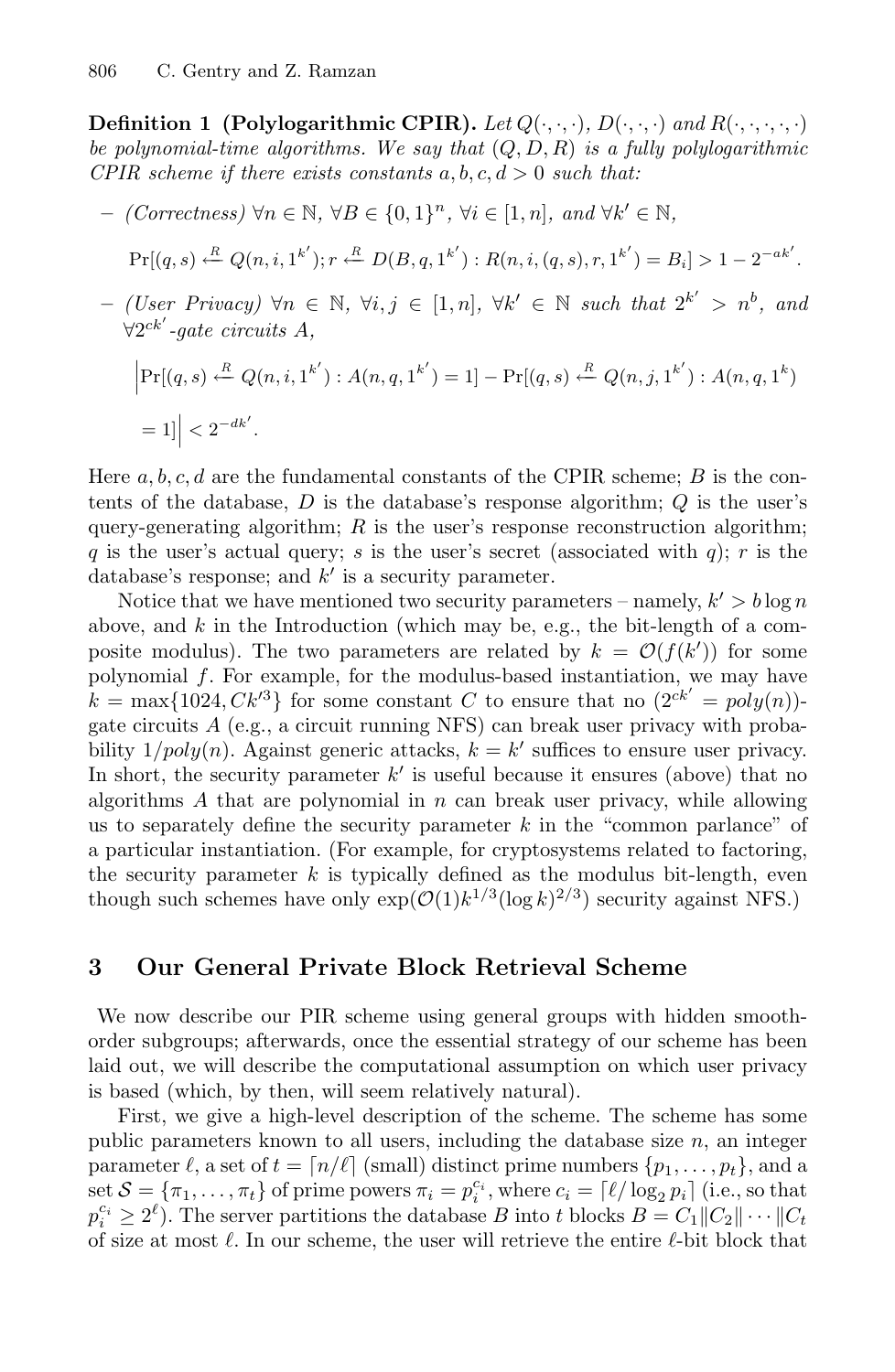contains its desired bit. Each block  $C_i$  is associated to a prime power  $\pi_i$ . Using the Chinese Remainder Theorem, the server can express the entire database B as an integer e that satisfies  $e \equiv C_i(\text{mod } \pi_i)$ , where the  $\ell$ -bit block  $C_i$  is treated as an integer satisfying  $0 \leq C_i < 2^{\ell} \leq \pi_i$ . Notice that to retrieve  $C_i$ , it suffices to retrieve  $e(\bmod \pi_i)$ .

Roughly speaking, to query the value of  $e(\text{mod}\pi_i)$ , the user generates an appropriate cyclic group  $G = \langle g \rangle$  with order  $|G| = q\pi_i$  for some suitable integer q. It sends  $(G, g)$  to the server and keeps q private. Notice that G contains a subgroup H of order  $\pi_i$ , and that  $h = g^q$  is a generator of H. (For technical reasons, in the actual scheme below,  $\langle g \rangle$  may be a proper subgroup of G.)

The server responds with  $g_e = g^e \in G$ . The user then obtains  $e(\text{mod } \pi_i)$  by setting  $h_e = g_e^q \in H$  and performing a (tractable) discrete logarithm computation:  $\log_h h_e \equiv e(\bmod \pi_i)$ . This discrete logarithm computation, which occurs entirely in the subgroup  $H$  of order  $p_i^{c_i}$ , can actually be quite efficient if  $p_i$  is small. Correctness is demonstrated below. Now, we give a more precise description of the general scheme.

For some parameter choices, the user can select G such that  $|G|$  is divisible by multiple  $\pi_i$ 's. In this case, the user can recover multiple  $\ell$ -bit blocks (note that this does not contradict the security requirements for PIR schemes). However, for simplicity, we focus on the single-block case.

SPECIFICATION OF THE SCHEME. Let B be an n-bit database. Let  $f_1(x, y)$  and  $f_2(x, y)$  be functions. Let  $k' = \Theta(\log n)$  and  $k = f_2(k', \log n)$  be security parameters. Set  $\ell = |f_1(k, \log n)|$  and  $t = \lceil n/\ell \rceil$ . For primes  $\mathcal{P} = \{p_1, \ldots, p_t\},\$ set  $\pi_i = p_i^{c_i}$  for  $c_i = \lceil \ell / (\log_2 p_i) \rceil$ , and  $\mathcal{S} = {\pi_i}$ . Let  $\mathcal{G}_i$  be the set of cyclic groups whose order is a number in  $[2^k, 2^{k+1}]$  that is divisible by  $\pi_i$ . Let  $D_i$  be a distribution under which elements of  $\mathcal{G}_i$  can be efficiently sampled. We assume that for  $G \stackrel{D_i}{\longleftarrow} \mathcal{G}_i$ , each  $g \in G$  has a unique "normal" representation. (We will discuss the security considerations involved in choosing  $k'$ ,  $f_1$ ,  $f_2$  and  $\{D_i\}$ later.)

**Query Generation:** Given input  $(n, f_1, f_2, S, \{D_i\}, 1^{k'})$ , the user determines the index  $i$  of its desired block, and generates a query for block  $C_i$  as follows:

- 1. Generate  $G \stackrel{D_i}{\longleftarrow} \mathcal{G}_i$  and a uniformly random "quasi-generator" g of  $G$  i.e., g is a random element of G such that  $GCD(|G: \langle g \rangle|, \prod_{j=1}^t p_j) = 1;$
- 2. Output query  $(G, g)$ ; keep  $q = |\langle g \rangle| / \pi_i$  private; store  $h = g^q$  for future use.

**Database Response Generation:** Given the input  $(B, f_1, f_2, \mathcal{S}, G, g, 1^{k'}),$  the server responds to the user's query as follows:

- 1. Express each  $\ell$ -bit database block  $C_j$  (after appending zeros to  $C_t$  if needed) as a number in  $[0, 2^{\ell} - 1]$  in the obvious fashion;
- 2. Set e to be the smallest positive integer such that  $e \equiv C_i \pmod{\pi_i}$  for all j;
- 3. Output the response  $g_e = g^e \in G$ .

Note that steps 1 and 2 are independent of the query, and can be precomputed. **Response Retrieval:** Given the input  $(\pi_i, g_e, G, q, h, 1^{k'})$ , the user retrieves block  $C_i$  as follows: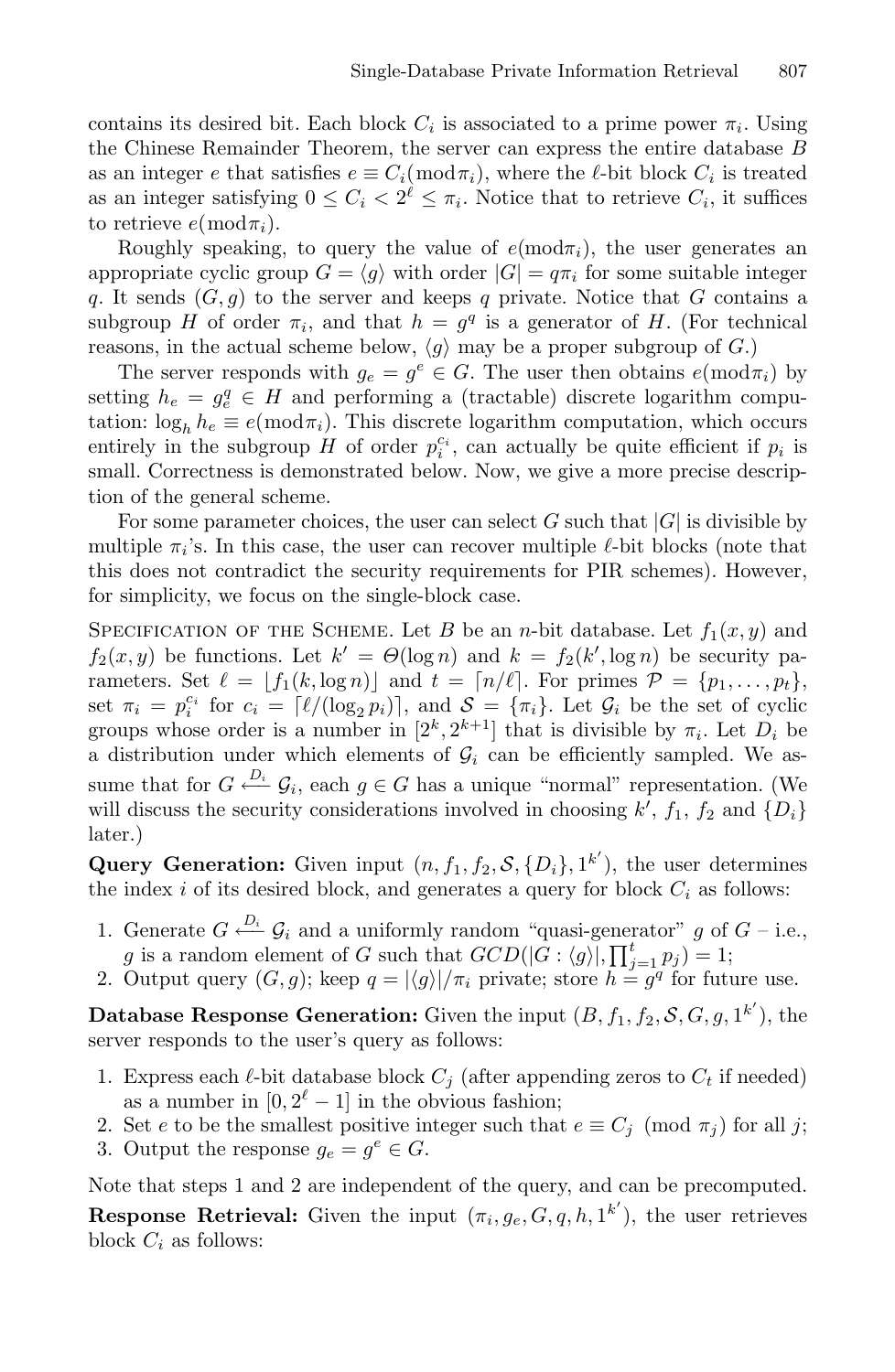- 1. Compute  $h_e = g_e^q$ ;
- 2. Compute  $C_i$  as the discrete logarithm  $\log_b h_e$  within the subgroup  $H \subset G$ of order  $\pi_i = p_i^{c_i}$  using Pohlig-Hellman.

Notice that we need  $p_i$  to be small (unlike CMS) for the discrete logarithm computation using Pohlig-Hellman to be efficient. Fortunately, as we show below, the Prime Number Theorem will help us ensure that  $\max\{p_i\}$  is small, and that response retrieval is efficient.

CORRECTNESS OF RESPONSE RETRIEVAL. Let  $e_{\pi_i} \in [0, \pi_i - 1]$  satisfy  $e_{\pi_i} \equiv$  $e(\text{mod } \pi_i)$ ; observe that  $e_{\pi_i}$  is equal to  $C_i$ . So, it suffices to show that  $e_{\pi_i}$  is the discrete logarithm of  $h_e$  with respect to base h. Write  $e = e_{\pi_i} + \pi_i \cdot E$ , for some  $E \in \mathbb{Z}$ . Now:

$$
h_e = g_e^{|\langle g \rangle|/\pi_i} = g^{e|\langle g \rangle|/\pi_i} = g^{e_{\pi_i}|\langle g \rangle|/\pi_i} = h^{e_{\pi_i}}.
$$

*Remark 1.* The above scheme has some similarities to CMS, particularly if one instantiates the group  $G$  using a composite modulus  $m$ . However, for recovering *blocks* of data (a more realistic scenario anyway), our scheme is much more communication efficient; the server's  $(\log m)$ -bit response uses the Chinese Remainder Theorem to give the user  $\ell$  bits instead of 1 bit. Later, we will see that  $\ell$  can equal  $(\log m)/C$  for reasonably small constant C.

CHOOSING THE SET P WISELY. Recall that  $\mathcal{P} = \{p_1, \ldots, p_t\}$  is the set of primes that the scheme uses; let  $p_t$  be the largest. As mentioned above,  $p_t$  must be reasonably small to ensure efficient response retrieval. Also, since we must have  $\log |G| \ge \max\{\pi_i\} \ge p_t$ , the size of  $p_t$  also affects communication complexity. The following result of Rosser and Schoenfeld related to the Prime Number Theorem [\[15\]](#page-12-4) gives an upper bound on  $p_t$ .

**Theorem 1 (Rosser and Schoenfeld).** *For*  $t > 20$ *, let*  $P = \{p_1, \ldots, p_t\}$  *be the first t primes, with*  $p_t$  *the largest. Then,*  $p_t < t(\ln t + \ln \ln t - 1/2)$ *.* 

For technical reasons in the security proof, we need  $p_1 \geq 2t$ . Nonetheless, in terms of n and  $\ell$ , we easily get that  $p_t < 16(n/\ell) \log_2(n/\ell)$  suffices. For the performance analysis below, we assume for convenience that  $\ell$  is chosen so that  $2^{\ell} > p_t$ .

Computational Complexity. The dominant component of the querier's computation is in computing the discrete logarithm of  $h_e$  for base h. This step involves solving  $c_i$  discrete logarithm sub-problems in groups of order  $p_i$  for mvolves solving  $e_i$  discrete logarithm sub-problem involves  $\sqrt{p_i}$  group operations  $p_i^{c_i} \in [2^{\ell}, 2^{\ell}p_t]$ . Assuming that each sub-problem involves  $\sqrt{p_i}$  group operations – e.g., using baby-step giant-step – the entire discrete logarithm problem requires about  $c_i \sqrt{p_i}$  group operations. Considering the curve  $y^x = 2^{\ell} p_t$  for  $y \leq p_t$ , we see that  $x\sqrt{y} = (\sqrt{y}/\log y)(x \log y) = (\sqrt{y}/\log y)(\log(2^{\ell} p_t))$  takes its maximum at  $y = p_t$ . As a very rough upper bound,  $\sqrt{p_t}/\log p_t < 2\sqrt{n/\ell}$  and  $\log(2^{\ell}p_t) < 2\ell$ ,  $s = pt$ . As a very rough upper bound,  $\sqrt{pt}$   $\log pt \leq \sqrt{n}/c$  and  $\log(2pt) \leq 2c$ ,<br>so the querier's computation is no more than  $4\sqrt{nl}$  group operations, where  $\ell$ must be less than  $\log|G|$  (which will be polylogarithmic in n). This does not seem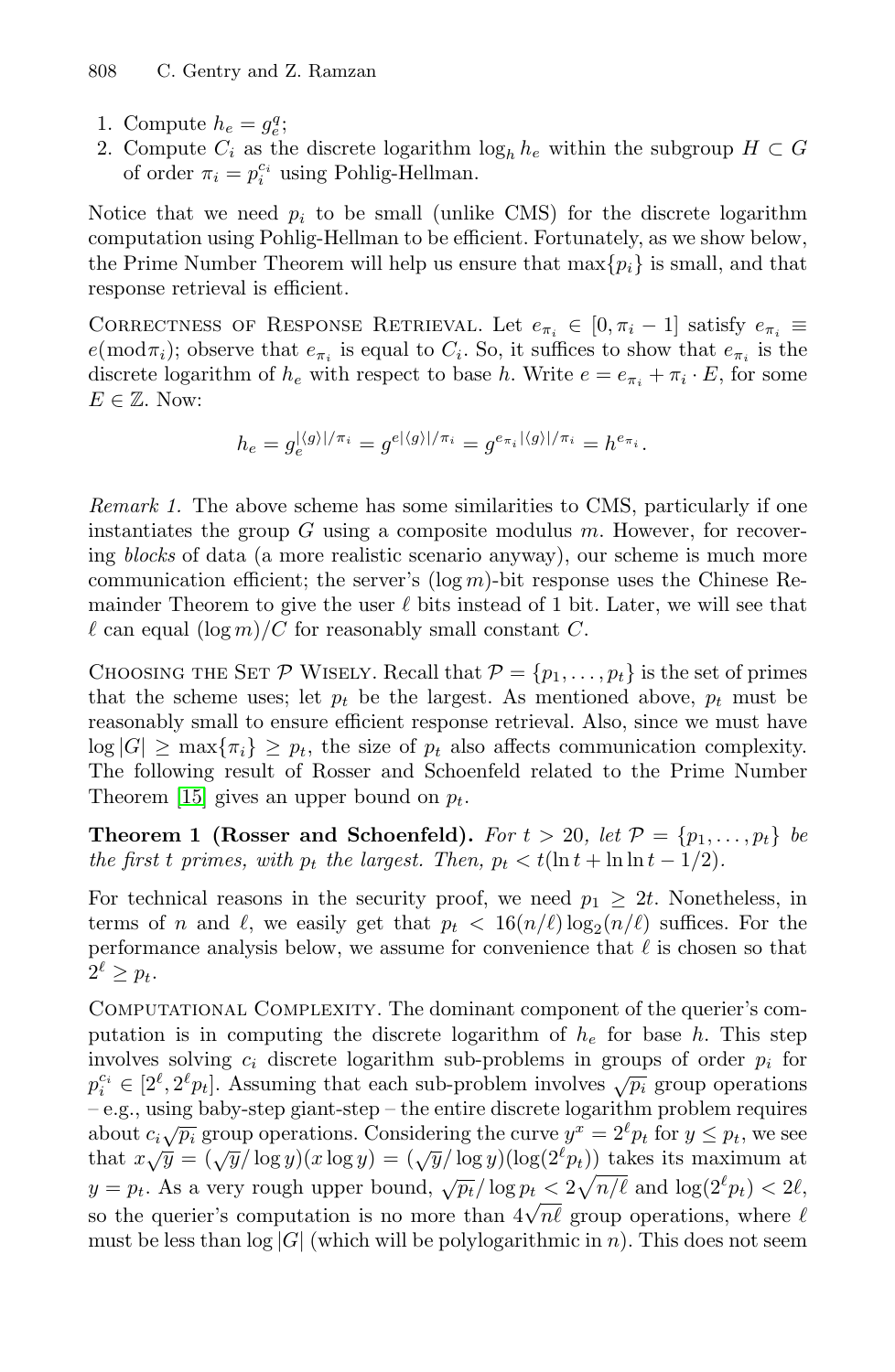unreasonable given that the database's computation in single-database PIR is *unavoidably linear* in n (since otherwise the database has not included every database bit in the computation, which would imply that it knows at least one bit that the user did not request).

The dominant component of the database's computation is in computing  $g^e$  mod m. This requires (roughly) log e group operations. Since e is a number modulo  $\prod_{i=1}^t \pi_i$ , we have  $\log e \leq \sum_{i=1}^t \log \pi_i$ . Since,  $p_i \leq 2^{\ell}$  for all  $i, \pi_i = p_i^{c_i}$  $2^{2\ell}$  for all  $c_i = \lceil \ell/(\log p_i) \rceil$ . Thus, we have  $\sum_{i=1}^t \log \pi_i < 2\ell t = 2\ell \lceil n/\ell \rceil$  - i.e., the database needs  $\Theta(n)$  group operations, which is about the best we can hope for in single-database PIR.

COMMUNICATION COMPLEXITY. Suppose that the group  $G$  and any element of G can be described in  $l_G = \Omega(\log |G|)$  bits. (For example, the group generated by g modulo m for composite modulus m can be described in  $\mathcal{O}(\log \phi(m))$  bits.) Then, the total communication complexity is  $3l_G$ . The size of  $l_G$  depends, in part, on security considerations pertaining to the particular instantiation of our general scheme; so, we obviously cannot give a general upper bound for  $l_G$ . Here, we merely note that, in terms of the scheme's *correctness*, the only constraint on |G| is that it be divisible by (and, hence, at least as large as)  $\pi_i$ . Above, we saw that when  $2^{\ell} > p_t$ ,  $\pi_i < 2^{2\ell}$  for all i. Thus, if we set  $\ell = \lceil \log p_t \rceil$ , then  $\max\{\log \pi_i\} < 2\ell < 4\log p_t < 8\log n$ . Thus, the mechanics of the scheme do not prevent  $\log |G| = \Theta(\log n)$  or  $l_G = \Theta(\log n)$ .

We stress that  $l_G$  may need to be larger to ensure user privacy. However, in our analysis of the scheme's security in the generic group model in Section [6,](#page-9-0) we find that generic attacks do not prevent our scheme with  $l_G = \Theta(\log n)$  from having the security required by CMS's definition of polylogarithmic PIR; any attack that forces  $l_G$  to be larger must exploit the encoding of the group or its elements.

PRIVATE BLOCK RETRIEVAL. In our scheme, the user already recovers  $\ell$ -bit blocks. This scheme can be converted, using the general transformation described in [\[5\]](#page-11-1), into a scheme that recovers d  $\ell$ -bit blocks with total communication complexity  $(2+d)l_G$ , as follows. The user generates a query  $(G, g)$  for the  $\ell$ -bit block beginning with index i. To allow the user to retrieve the  $\ell$ -bit block with index  $i + x\ell$  for  $x \in [0, d-1]$ , the server temporarily relabels the database, giving the database bit with index j (for  $j \in [n]$ ) the "temporary index"  $j - x\ell \pmod{n}$ ; it then responds to the user's query  $(G, g)$  using the temporary indices, rather than the actual ones. The "rate" of our scheme – i.e., the ratio of the number of bits that the user retrieves over the total communication complexity – is  $d\ell/(d+2)l_G$ , which approaches  $\ell/l_G$  as d increases. We will see that our general scheme is secure against generic group attacks for  $\ell/l_G$  arbitrarily close to 1. When we instantiate the scheme using  $\Phi$ -hiding and a composite modulus m in the natural way, however, an attack by Coppersmith [\[7\]](#page-11-6) forces  $\ell/l_G < 1/4$ .

Oblivious Transfer. Naor and Pinkas [\[13\]](#page-12-3) describe how to construct 1-outof-n OT scheme from a PIR scheme for n-bit databases and  $\log n$  invocations of a 1-out-of-2 OT scheme. Since the transformation is generic, we omit the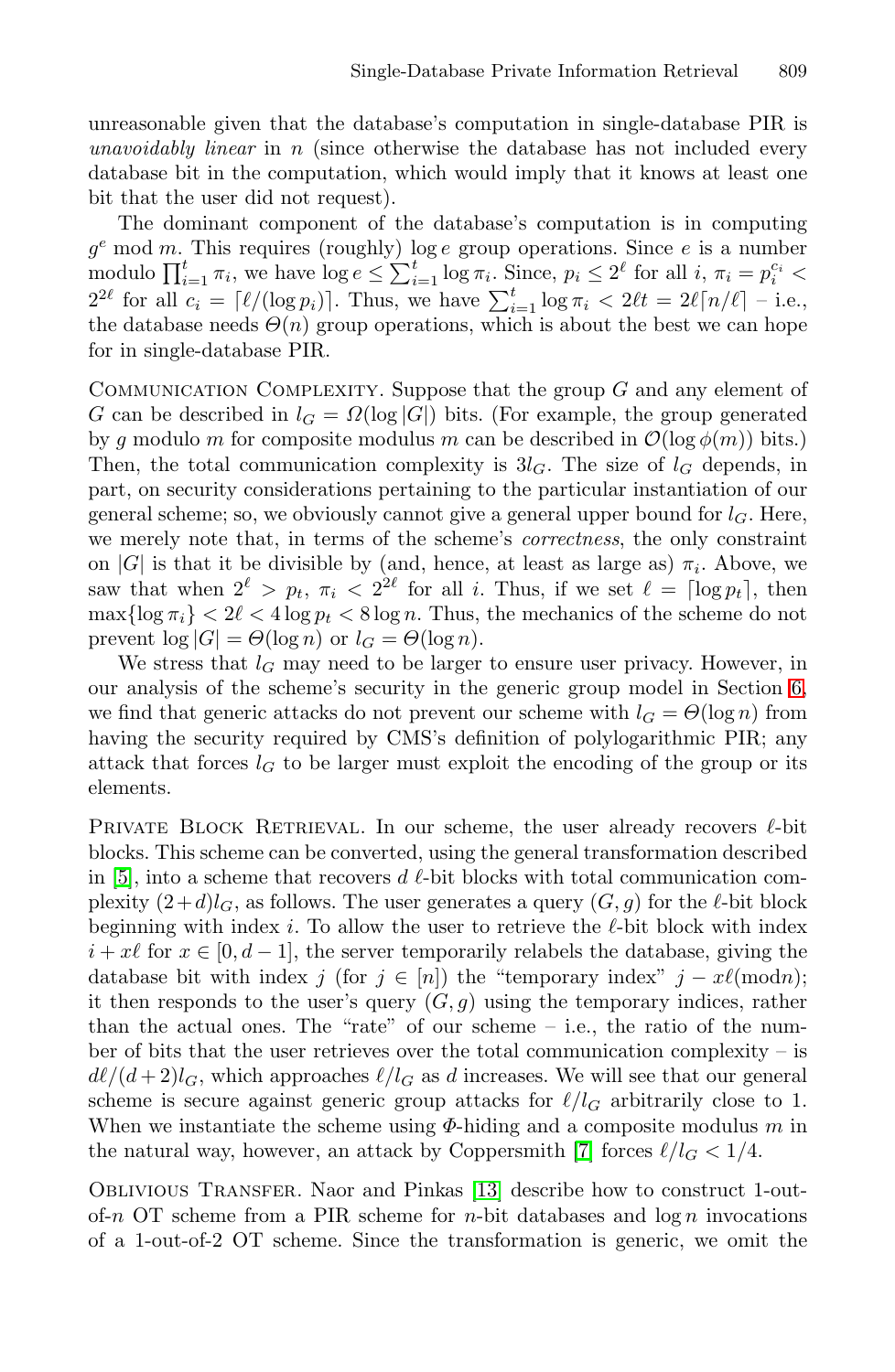details, except to mention that 1-out-of-2 OT can be accomplished fairly efficiently through the ElGamal encryption scheme. If  $k''$  is the bit-length of group elements in the ElGamal group (e.g.,  $k'' = 160$ ), the transformation only adds  $6k''(\log n)$  bits to our PIR scheme, regardless of the block size d.

# **4 Our General Computational Assumption**

In our PIR scheme, the server is given not only a description of  $G$  (and generator g), but also a promise that one of the prime powers in  $S$  – i.e., the one associated to the user's target block index  $i$  – actually divides |G|. For our PIR scheme to be user-private, the server should be unable to distinguish which of  $\pi_0$  or  $\pi_1$  divides  $|G|$  – or, equivalently, to distinguish whether the "smooth" subgroup H hidden inside G has order  $\pi_0$  or  $\pi_1$ . So, our computational assumption is roughly that, given  $(\pi_0, \pi_1, G)$  and the promise that  $\pi_b$ divides  $|G|$  for one  $b \in \{0,1\}$ , it is computationally hard (if G is generated appropriately) to distinguish the value of b, even if  $\pi_0$  and  $\pi_1$  are not "much smaller" than |G|, and even if  $\pi_0$  and  $\pi_1$  are "special" integers such as powers of small primes. We formalize this assumption in terms of the following problem.

**Definition 2 (The Decision Subgroup Problem).** *Let be an integer and* k *a parameter.* Let  $\pi_0, \pi_1 \in [2^{\ell}, 2^{2\ell} - 1]$  *be distinct integers. Let*  $\mathcal{G}_i$  *be the set of cyclic groups whose order is a number in*  $[2^k, 2^{k+1}]$  *that is divisible by*  $\pi_i$ *. Let*  $D_i$  be a distribution on  $\mathcal{G}_i$ . We say that algorithm A has advantage  $\epsilon$  against the  $(\ell, k, \pi_0, \pi_1, D_0, D_1)$ *-Decision Subgroup Problem if* 

$$
\left|\Pr\left[b \stackrel{R}{\leftarrow} \{0,1\}, G_b \stackrel{D_b}{\leftarrow} \mathcal{G}_b : A(G_b,\ell,k,\pi_0,\pi_1,\{D_i\},\{\mathcal{G}_i\}) = b\right] - \frac{1}{2}\right| \ge \epsilon.
$$

A *solves the problem if it guesses* b *correctly.*

In our PIR scheme, we want the above problem to be hard for each pair  $\pi_{i_0}, \pi_{i_1} \in$  $\mathcal{S}$ , a set of prime powers. Thus, we state our computational assmption as follows.

**Definition 3 (The (Extended) Decision Subgroup Assumption).** *Let*  $f_1(x, y)$  and  $f_2(x, y)$  be functions. Let S be a set of  $t \geq 2$  powers of distinct *primes. The*  $(f_1, f_2, S)$ *-Extended Decision Subgroup Assumption is that there exist constants*  $b, c, d > 0$  *such that, for all*  $n \in \mathbb{N}$  *and all*  $k' > b \log n$  *with*  $\ell = \lfloor f_1(k', \log n) \rfloor$  and  $k = f_2(k', \log n)$ , there exist efficiently sampleable dis*tributions*  $\{D_i : i \in [t]\}$  *such that, for all*  $i_0, i_1 \in [t]$ *, all circuits* A *with*  $(2^{ck'}+t\cdot f_2(k',\log n)\cdot C_{\{\mathcal{D}_i\}})$  gates have advantage at most  $2^{-dk'}$  against the  $(\ell, k, \pi_{i_0}, \pi_{i_1}, D_{i_0}, D_{i_1})$ -Decision Subgroup Problem, where  $C_{\{\mathcal{D}_i\}}$  is an upper bound *on the circuit complexity of a group multiplication in groups drawn according to*  $D_i$  *for*  $i \in [t]$ *.*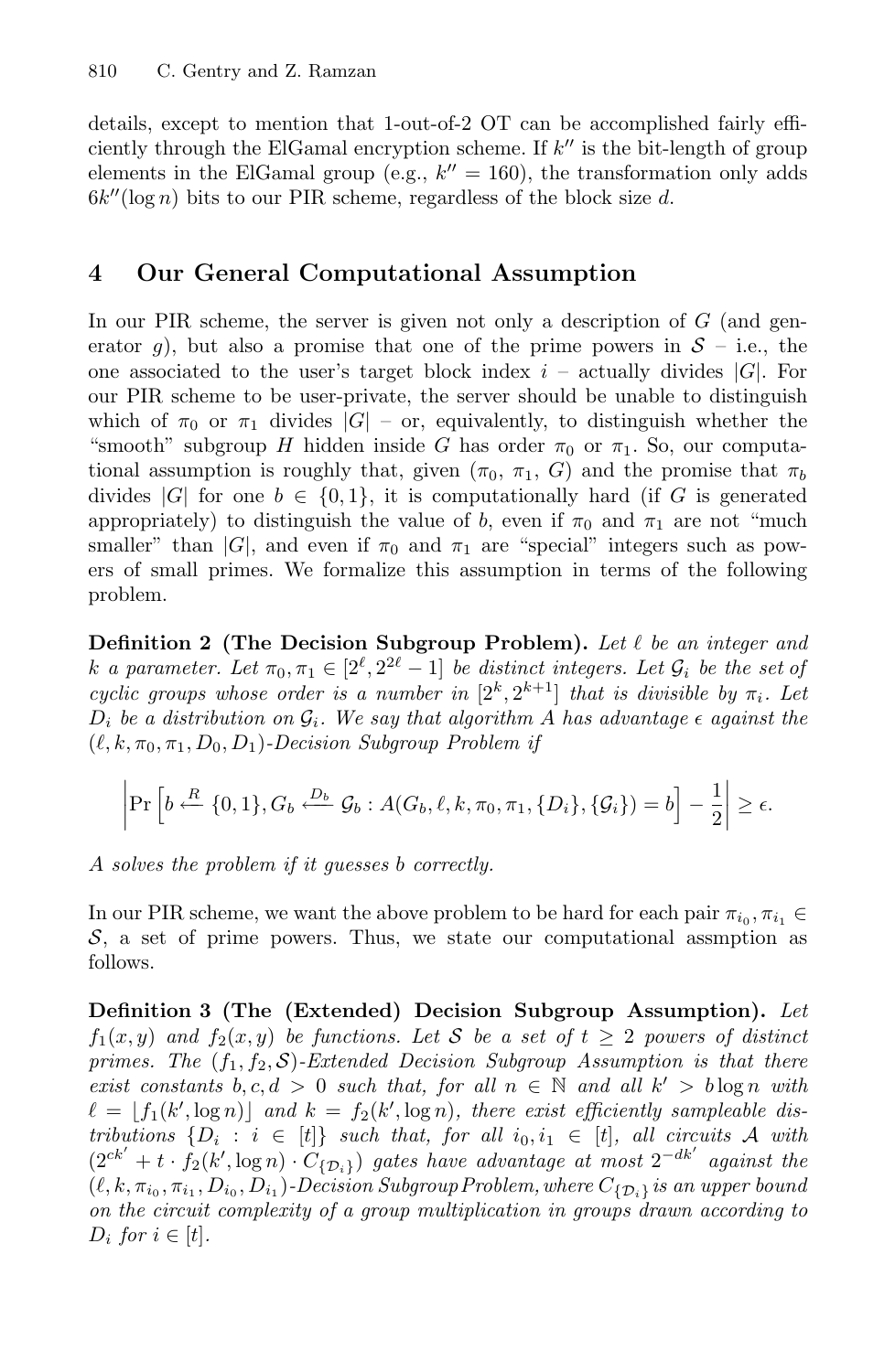#### **5 Security Proof for Our PIR Scheme**

We base the security of our scheme on the extended decision subgroup assumption. The proof is done in the standard model.

**Theorem 2.** Suppose that a circuit A with  $2^{ck'}$  gates can break user privacy *with advantage*  $2^{-dk'}$ . *Then, there is an* A' *with*  $\mathcal{O}(2^{ck'} + t \cdot f_2(k', \log n) \cdot C_{\{\mathcal{D}_i\}})$ gates that solves the extended decision subgroup problem with advantage  $\frac{1}{5}2^{-dk'}$ .

*Proof.* Suppose that the privacy condition fails for  $(Q, D, R)$ . Then for all  $b, c, d$ 0, there exist  $n, k' > b \log n, B \in \{0,1\}^n$ , block indices  $i \neq j$ , and a circuit A with  $2^{ck'}$  gates, such that  $|\alpha_{i,0} - \alpha_{j,0} \cdot| \geq 2^{-dk'}$ , where:

$$
\alpha_{i,\overline{v}} \triangleq \Pr[((G,g),q) \leftarrow Q(i,T) : \mathcal{A}((G,g^{\prod_{x=1}^t p_x^{v_x}}), T) = 1],
$$
  

$$
\alpha_{j,\overline{v}} \triangleq \Pr[((G,g),q) \leftarrow Q(j,T) : \mathcal{A}((G,g^{\prod_{x=1}^t p_x^{v_x}}), T) = 1],
$$

where  $\overline{v}$  is a t-element integer vector and  $0^t$  is the zero vector, and where we define  $T = (n, f_1, f_2, S, \{D_i\}, 1^{k'})$  for convenience. We now define two probabilities representing  $\mathcal{A}$ 's output when g is chosen uniformly at random from G (as opposed to being a random quasi-generator of  $G$ :

$$
\beta_{i,\overline{v}} \triangleq \Pr[G \stackrel{D_i}{\longleftarrow} \mathcal{G}_i; g \stackrel{\text{R}}{\longleftarrow} G : \mathcal{A}((G, g^{\prod_{x=1}^t p_x^{v_x}}), T) = 1],
$$
  

$$
\beta_{j,\overline{v}} \triangleq \Pr[G \stackrel{D_j}{\longleftarrow} \mathcal{G}_j; g \stackrel{\text{R}}{\longleftarrow} G : \mathcal{A}((G, g^{\prod_{x=1}^t p_x^{v_x}}), T) = 1].
$$

Let  $\overline{e_x}$  be the unit vector in dimension x. If  $p_x^{v_x}$  is greater than  $2^{f_2(k,\log n)+1}$  (the maximum possible group order), then  $\alpha_{i,\overline{v}} = \alpha_{i,\overline{v}-\overline{e_{x}}}$  since the distributions of the element given to A are identical. Let  $\overline{v_0}$  be s.t.  $\epsilon_{\alpha\alpha} = |\alpha_{i,\overline{v_0}} - \alpha_{j,\overline{v_0}}|$  is maximal and s.t.  $p_x^{v_{0,x}} \leq 2^{f_2(k,\log n)+1}$  for all  $x \in [t]$ . Set  $\epsilon_{\beta\beta} \triangleq |\beta_{i,\overline{v_0}} - \beta_{j,\overline{v_0}}|$ . Then, A' can solve the decision subgroup problem instance for prime powers  $\pi_i, \pi_j$  with advantage  $\epsilon_{\beta\beta}$  simply by generating random  $g \in G$  and passing  $(G, g^{\prod_{x=1}^{t} p_x^{v_{0,x}}})$ to A, and then outputting "i" if A outputs 1 and outputting "j" otherwise.

Let  $\overline{w} \geq \overline{v}$  denote  $\forall x \in [t], w_x \geq v_x$ . We express  $\beta_{i,\overline{v}}$  in terms of  $\{\alpha_{i,\overline{w}} : \overline{w} \geq \overline{v}\}\$ by noting that choosing an element of  $G$  uniformly at random is equivalent to choosing a uniformly random quasi-generator and then exponentiating it by  $\prod_{x=1}^t p_x^{w_x-v_x}$  with probability  $(\prod_{x=1}^t \frac{p_x-1}{p_x})/(\prod_{x=1}^t p_x^{w_x-v_x})$ . We obtain:

$$
\beta_{i,\overline{v}} = \left(\prod_{x=1}^t \frac{p_x - 1}{p_x}\right) \left(\sum_{\overline{w} \geq \overline{v}} \alpha_{i,\overline{w}} / (\prod_{x=1}^t p_x^{w_x - v_x})\right) .
$$

Since  $p_1 > 2t$ ,  $\sum_{\overline{w} \geq \overline{v_0}} \alpha_{i,\overline{w}} / (\prod_{x=1}^t p_x^{w_x - v_{0,x}}) < \epsilon_{\alpha \alpha} \prod_{x=1}^t \frac{p_x}{p_x - 1} < \epsilon_{\alpha \alpha} e^{t/(p_1 - 1)}$  $\epsilon_{\alpha\alpha}\sqrt{e}$ . By the triangle inequality,  $|\beta_{i,\overline{v_0}}-\beta_{j,\overline{v_0}}| \geq (\epsilon_{\alpha\alpha}-(\sqrt{e}-1)\epsilon_{\alpha\alpha})(\prod_{x=1}^t \frac{p_x-1}{p_x})$  $\geq \epsilon_{\alpha\alpha}(2-\sqrt{e})/(\sqrt{e}) > \epsilon_{\alpha\alpha}/5$ . So, A has  $\epsilon_{\beta\beta} \geq \epsilon_{\alpha\alpha}/5 \geq (1/5)2^{-dk'}$  advantage against the Decision Subgroup Problem for  $(\pi_i, \pi_j)$ . The circuit complexity of A' is basically that of A, plus that needed to compute  $g^{\prod_{x=1}^{t} p_x^{v_{0,x}}}$ .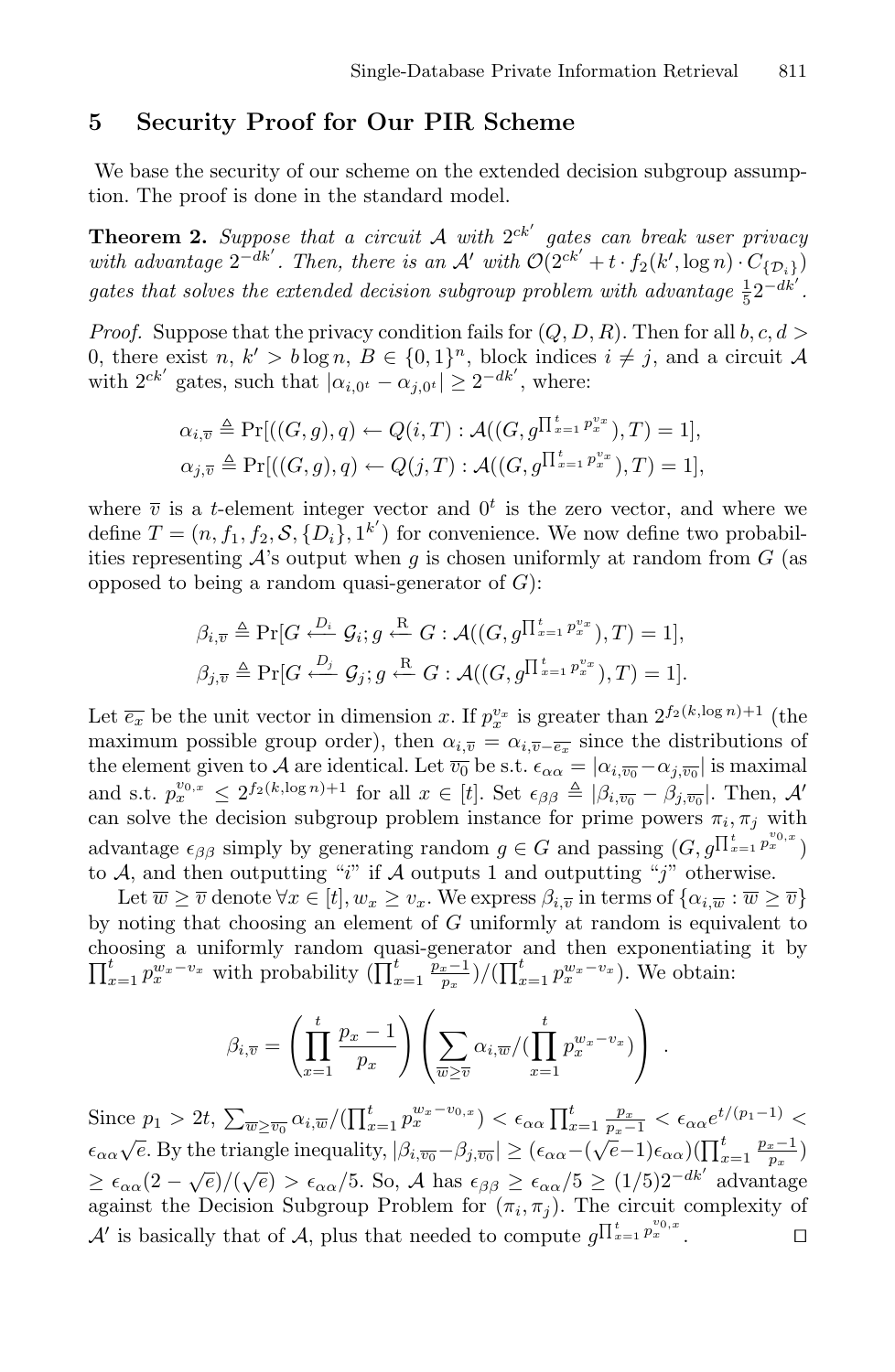# <span id="page-9-0"></span>**6 Lessons from the Generic Group Model**

To gain confidence in our computational assumption, we can consider the Decision Subgroup Problem's vulnerability to generic attacks. The following theorem, which is quite similar to a result by Damgard and Koprowski  $[8]$  on root extraction in generic groups, roughly states that, as long as the distributions  $D_0$  and  $D_1$ each tend to output a group whose order is divisible by a large evenly-distributed prime, the Decision Subgroup Problem is hard against generic attacks. In other words, the security of the Decisional Subgroup Problem against generic attacks depends less on the value of  $|H|$  (the order of the subgroup hidden in G) than it does on the distribution of  $|G:H|$ .

<span id="page-9-1"></span>**Theorem 3.** *Let* A *be a generic algorithm for solving the Decision Subgroup Problem on*  $(\ell, k, \pi_0, \pi_1, D_0, D_1)$  *that makes at most m oracle queries. Let* S *be a set of bit strings of cardinality at least*  $2^{2\ell}$ *. For group*  $G_i$ *, let*  $\theta(G_i)$  *be the largest prime divisor of*  $|G_i|$  *that does not divide*  $\pi_0 \pi_1$ *. Let*  $\alpha(D_i) = \max_q \{ \Pr[\theta(G_i) =$  $q \mid G_i \stackrel{D_i}{\longleftarrow} G_i$  |  $S_i$  |  $S_i$  |  $S_i$  |  $S_j$  |  $S_j$  |  $S_j$  |  $S_j$  |  $S_j$  |  $S_j$  |  $S_j$  |  $S_j$  |  $S_j$  |  $S_j$  |  $S_j$  |  $S_j$  |  $S_j$  |  $S_j$  |  $S_j$  |  $S_j$  |  $S_j$  |  $S_j$  |  $S_j$  |  $S_j$  |  $S_j$  |  $S_j$  |  $S_j$  |  $S_j$  |  $S_j$  | *bution*  $D_i$ *; let*  $\beta(D, M) = \max{\beta(D_0, M), \beta(D_1, M)}$ *. Now, randomly choose*  $b \stackrel{R}{\leftarrow} \{0,1\}$ ,  $G_b \stackrel{D_b}{\leftarrow} \mathcal{G}_b$ , and a random mapping  $\sigma_b : G_b \to S$ . Then,

$$
\left| \Pr \left[ A^{(O)}(S, \ell, k, \pi_0, \pi_1, D_0, D_1) = b \right] - \frac{1}{2} \right| \le m^2 \left( m\alpha(D) + \beta(D, M) + \frac{1}{M} \right) / 2,
$$

*where the probability is over the random bits of the oracle and* A*.*

*Proof.* See full version of this paper.

Let's choose parameters to give Theorem [3](#page-9-1) meaning. Suppose  $2^k / \max\{\pi_i\} \ge$  $2^{k'}$ , and define  $D_i$  to choose  $|G_i|$  as follows: choose a uniformly random prime q from  $[2^{k'}, 2^{k'+1}] \setminus P$  (where P is the set of primes dividing  $\pi_0 \pi_1$ ) and an integer d from the set of integers in the interval  $[2^k/q\pi_i, 2^{k+1}/q\pi_i]$  whose prime divisors are all less than q; set  $|G_i| = \pi_i q d$ . Then, by the Prime Number Theorem,  $\alpha(D) \approx 2^{-k'+\log k'} \ln 2$ . If we set  $M = 2^{k'}$ , then  $\beta(D,M) = 0$ . Once we insert these values into Theorem [3,](#page-9-1) we find that a generic algorithm for solving the Decision Subgroup Problem for such  $D_i$  takes  $\Omega(2^{(k'-\log k')/3})$  oracle queries. Thus, when  $2^k / \max\{\pi_i\} \geq 2^{k'}$ , the Extended Decision Subgroup Assumption is absolutely true in the generic group model.

Now, let's consider how well our scheme could perform, if generic attacks were the only security concern. First, consider the rate of our scheme. If we set  $k = \lceil k' + \ell + \log p_t \rceil$ , then  $2^k / \max\{\pi_i\} \geq 2^{k'}$  as required above, while the rate  $f_1(k', \log n)/f_2(k', \log n) = k/\ell$  can be arbitrarily close to 1. Also, since  $k' =$  $b \log n$ ,  $\log p_t = \mathcal{O}(\log n)$ , and  $\ell$  can be chosen to be  $\mathcal{O}(\log n)$ , k can also be purely logarithmic in n. Thus, generic attacks do not prevent our scheme from achieving an optimal rate (approaching 1) for blocks, and minimal communication  $\mathcal{O}(\log n)$ for private bit retrieval.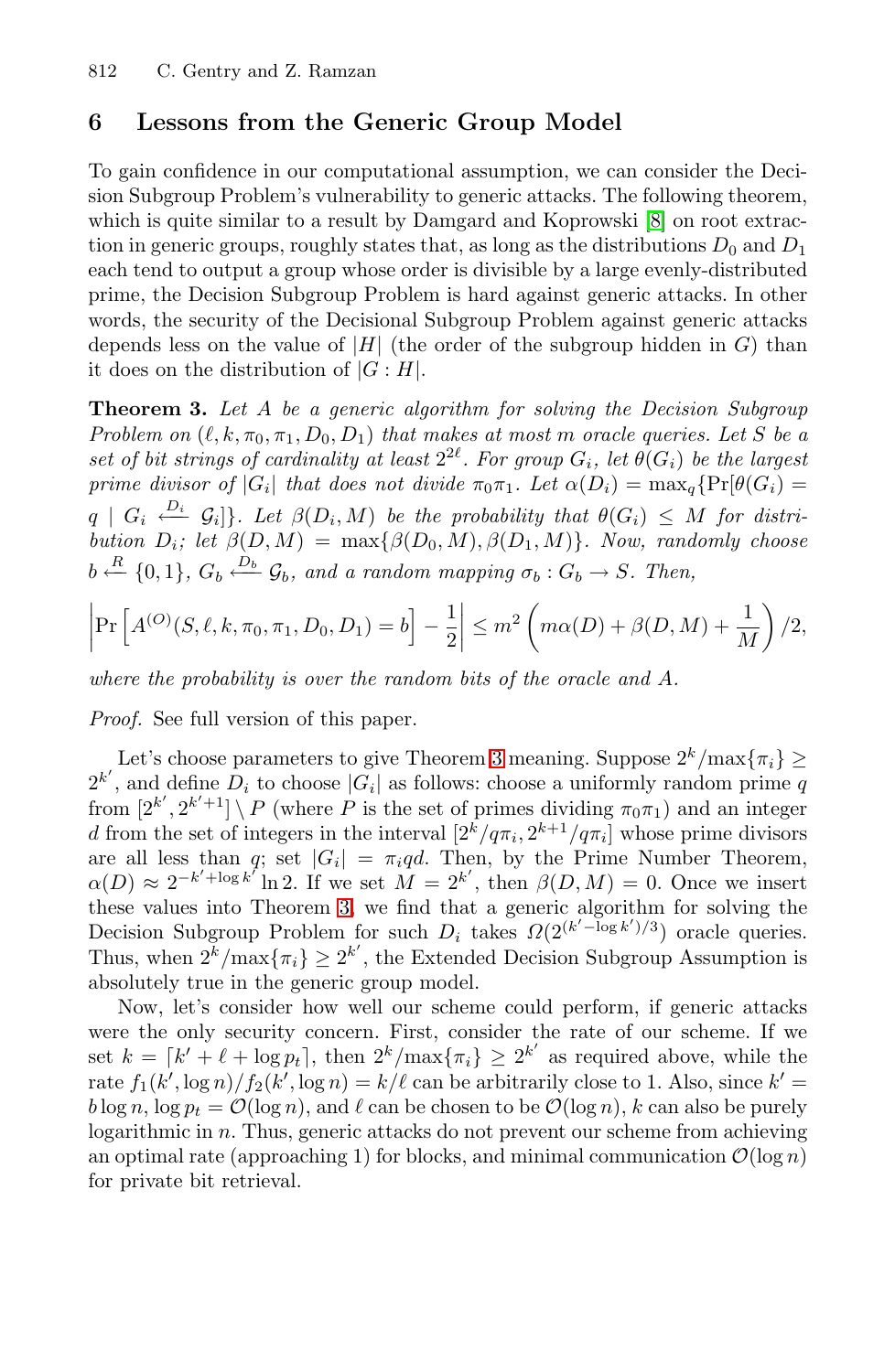### **7 Instantiating Groups with Hidden Smooth Subgroups**

Up to this point, we have discussed our PIR scheme and its performance and security properties in a general way, without discussing in detail how to instantiate the group  $G$  securely. One way to instantiate  $G$  is using a composite modulus, as in [\[2\]](#page-11-0). For example, to construct a modulus m that  $\Phi$ -hides  $\pi$ , one may choose a random "semi-safe" prime  $Q_0 = 2q_0\pi + 1$  for prime  $q_0$  and a random semi-safe prime  $Q_1 = 2dq_1 + 1$  for prime  $q_1$  and d chosen uniformly from a large interval, and set  $m = Q_0 Q_1$ . Then, m should have good uniformity properties, even modulo the primes dividing  $\pi$ .

Cachin, Micali and Stadler [\[2\]](#page-11-0) note that when a divisor  $\pi \geq m^{1/4}$  of  $(Q_0 - 1)$ is known, however, it is easy to decide whether  $\pi$  divides  $\phi(m)$ ; in particular, given  $m = Q_0 Q_1$  and divisor  $\pi \geq m^{1/4}$  of  $(Q_0 - 1)$ , one can factor m using Coppersmith's method  $[7]$ ,  $[6]$  – a lattice-based attack. An abundance of work relating to Coppersmith's method has appeared in the literature, the most recent being May's Eurocrypt 2005 paper [\[12\]](#page-12-5), which provides a unifying framework for most of the results. His Corollary 14 applies to the  $\Phi$ -hiding situation; it states:

**Corollary 14 (A. May).** *Let*  $f(x) \in \mathbb{Z}[X]$  *be a polynomial of degree*  $\delta$ *. Let* m *be a composite number of unknown factorization with divisor*  $Q_0 \geq m^{\beta}$ . Then, *we can find all points*  $x_0 \in \mathbb{Z}$  *satisfying*  $f(x_0) = Q_0$  *in time polynomial in*  $\log m$ *and*  $\delta$  *if*  $|x_0| \leq m^{\beta^2}$ *.* 

Setting  $\beta = 1/2$  and  $f(x) = \pi x + 1$ , the algorithm will give us the divisor  $Q_0 =$  $\pi c + 1$  in polynomial time, since  $c \approx Q_0/\pi < m^{1/4}$  for  $\pi > m^{1/4}$ . As May notes, this  $|x_0| \leq m^{1/4}$  bound occurs frequently in the literature on Coppersmith's method. Since the algorithm works well (in polynomial time) when  $\pi > m^{1/4}$ , one might expect that the algorithm's performance declines only gradually – e.g., so that for  $\pi > m^{1/5}$ , the algorithm (while not polynomial-time) would be only slightly super-polynomial, perhaps because of the inefficiency of lattice reduction. However, this is not true; when  $(\log m)/(\log \pi)$  is larger than 4, the target vector (i.e., the one that would help us factor  $m$ ) is not even the shortest vector in the lattice; thus, even perfect lattice reduction algorithms would not, by themselves, make the attack work.

These considerations give us confidence that, as long as  $(\log m)/(\log \pi) > 4$ (perhaps by a "comfortable" margin), then the  $\Phi$ -hiding assumption, as outlined above, is hard. Thus, it seems plausible that the bit-length of  $m$  only needs to be a constant factor greater than  $\log \pi$ . This allows our PIR scheme to achieve constant rate when instantiated with groups modulo composite numbers. A drawback of using composite moduli is that, as mentioned before, we need  $\log m = \Omega(\log^{3-o(1)} n)$ , due to the number field sieve [\[10\]](#page-11-4). This makes our PIR scheme somewhat communication-inefficient for short block sizes  $d$ , even though it is most efficient among the single-database PIR schemes that currently exist.

Of course, it would be preferable to instantiate our scheme using groups for which the number field sieve is inapplicable if this could be done securely. For example, one might try elliptic curve groups. However, algorithms exist to find the orders of elliptic curves over finite fields; when we try using the compositum of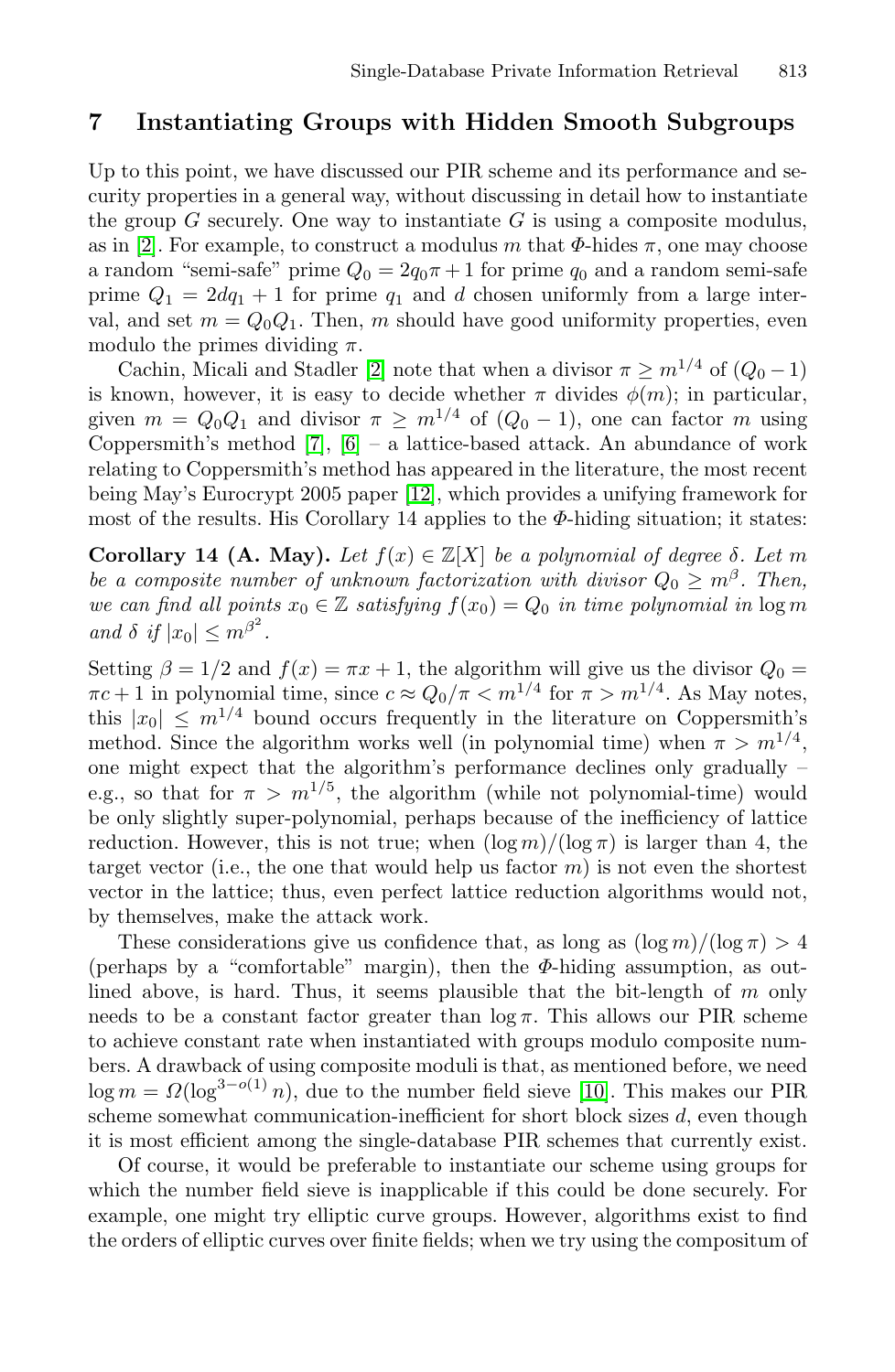finite fields, we seem to be reverting back to a factorization problem. Class groups are another interesting alternative, since currently the best known algorithms for attacking class groups (e.g., determining their order) have quadratic-sieve-type complexity. Unfortunately, in our scheme, the user generating the group must know its order for response retrieval; currently, there are no efficient algorithms that would allow the user to generate a class group with known partially-smooth order, as required by our scheme.

## **8 Conclusion and Open Problems**

We described single-database computational block retrieval schemes based on the decision subgroup problem with communication complexity  $\mathcal{O}(k+d)$ , where  $d$  is the size of the block to be retrieved and k is the security parameter. Asymptotically, this is about as good as one might expect since there is only an additive communication overhead of the security parameter k. Indeed, our scheme has better asymptotic performance compared to previous schemes.

We leave it as an open problem to construct an instantiation of our scheme that achieves rate arbitrarily close to 1, while circumventing Coppersmith's attack. Clearly, based on our analysis of the Decision Subgroup Problem in the generic group model, any attack that prevents the scheme from achieving rate close to 1 must exploit the encoding of the elements.

**Acknowledgments.** We thank Phil Mackenzie, David Woodruff, Helger Lipmaa, Yuval Ishai, and the anonymous referees for fruitful comments.

## <span id="page-11-2"></span>**References**

- [1] A. Beimel, Y. Ishai, E. Kushilevitz, and J. F. Raymond. *Breaking the*  $O(n^{1/(2k-1)})$ Barrier for Information-Theoretic Private Information Retrieval, FOCS 2002.
- <span id="page-11-0"></span>[2] C. Cachin, S. Micali, M. Stadler, Computational Private Information Retrieval with Polylogarithmic Communication, Eurocrypt 1999.
- [3] Y. Chang. Single-Database Private Information Retreival with Logarithmic Communication, ACISP 2004.
- <span id="page-11-3"></span><span id="page-11-1"></span>[4] B. Chor and N. Gilboa, Comput. Private Information Retrieval, STOC 1997.
- [5] B. Chor, E. Kushilevitz, O. Goldreich, and M. Sudan, Private Information Retrieval, Journal of the ACM, 45, 1998. Earlier version in FOCS 95.
- <span id="page-11-5"></span>[6] D. Coppersmith, Finding a Small Root of a Bivariate Integer Equation; Factoring with High Bits Known, Eurocrypt 1996.
- <span id="page-11-7"></span><span id="page-11-6"></span>[7] D. Coppersmith, Finding a Small Root of a Univ. Mod. Equation, Eurocrypt 1996.
- [8] I. Damgard and M. Koprowski, Generic Lower Bounds for Root Extraction and Signature Schems in General Groups, Eurocrypt 2002.
- [9] E. Kushilevits and R. Ostrovsky, Replication is not needed: single database, computationally private information Retrieval. FOCS 1997.
- <span id="page-11-4"></span>[10] A.K. Lenstra and H.W. Lenstra, Jr., (eds.), The Development of the Number Field Sieve, Lecture Notes in Mathematics 1554, Springer-Verlag, 1995.